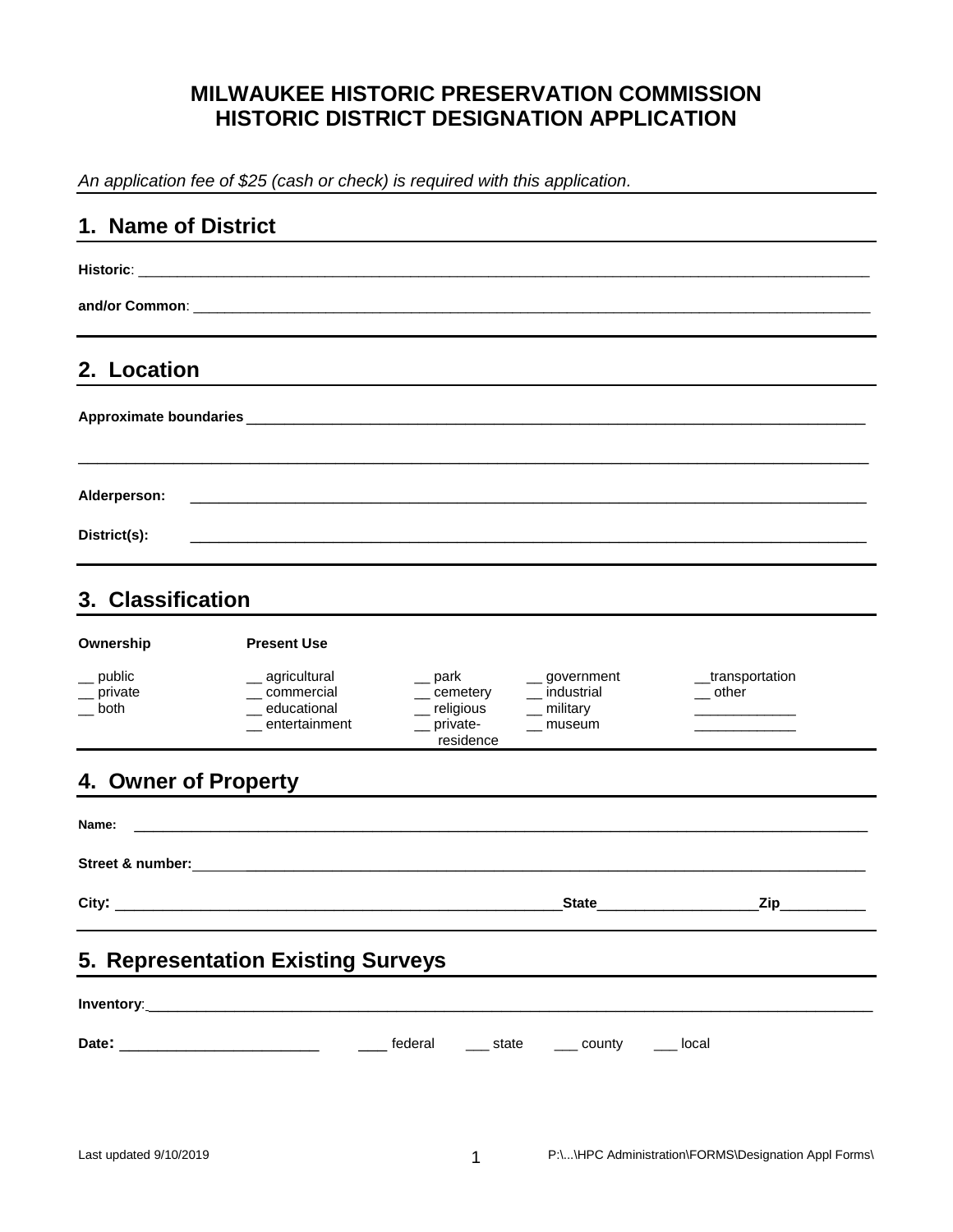| Depository for survey records:        |                             |
|---------------------------------------|-----------------------------|
|                                       |                             |
|                                       |                             |
|                                       | _State___________Zip_______ |
| <b>Previous historic designation:</b> |                             |
|                                       |                             |
|                                       |                             |
| Other                                 | Date designated __________  |

## **6. DESCRIPTION**

|                                                               |                                                   | Acreage: _____________ Number of city blocks: _____________ Number of buildings: __________ |                         |                                                                          |
|---------------------------------------------------------------|---------------------------------------------------|---------------------------------------------------------------------------------------------|-------------------------|--------------------------------------------------------------------------|
|                                                               | <b>General Condition of buildings in district</b> | Major landscape features:                                                                   |                         |                                                                          |
| _excellent<br>$\gtrsim$ good<br>fair<br>deteriorated<br>ruins |                                                   | __ park/recreational area<br>_boulevard<br>$\equiv$ hill<br>__ valley/ravine                |                         | __ river/stream<br>__ pond/lake<br>$\_\_$ cemetery<br>_ undeveloped land |
| <b>Principal street(s):</b>                                   |                                                   |                                                                                             |                         |                                                                          |
| List of non-contributing buildings:                           |                                                   |                                                                                             |                         |                                                                          |
|                                                               |                                                   |                                                                                             |                         |                                                                          |
| <b>District characteristics:</b>                              |                                                   |                                                                                             |                         |                                                                          |
|                                                               | Predominant building height: __________           | Predominant building material: __ brick                                                     | $\equiv$ wood<br>stucco | stone<br>$\overline{\phantom{a}}$ terra cotta                            |
| Relationship of buildings to street:                          |                                                   |                                                                                             |                         |                                                                          |
|                                                               |                                                   |                                                                                             |                         |                                                                          |

**Written description:** (Continue on a separate sheet, if necessary)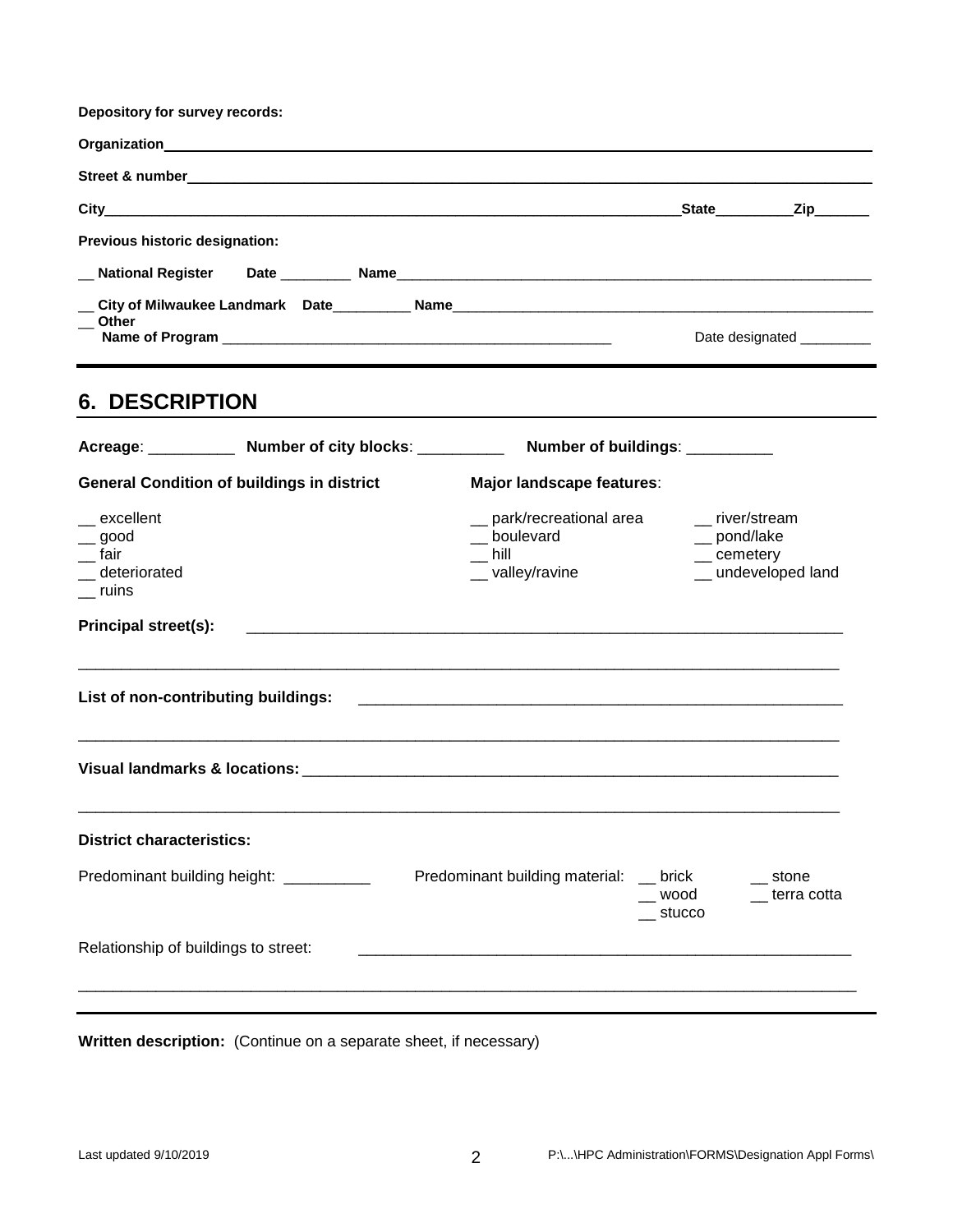# **7. SIGNIFICANCE**

#### **Areas of significance**:

| agriculture        | economics              | law                 | science             |
|--------------------|------------------------|---------------------|---------------------|
| architecture       | education              | literature          | social/humanitarian |
| art                | engineering            | military            | theater             |
| commerce           | exploration/settlement | music               | transportation      |
| communications     | industry               | philosophy          | other (specify)     |
| community planning | invention              | politics/government |                     |
| conservation       | landscape architecture | religion            |                     |
|                    |                        |                     |                     |
|                    |                        |                     |                     |

\_\_\_\_\_\_\_\_\_\_\_\_\_\_\_\_\_\_\_\_\_\_\_\_\_\_\_\_\_\_\_\_\_\_\_\_\_\_\_\_\_\_\_\_\_\_\_\_\_\_\_\_\_\_\_\_\_\_\_\_\_\_\_\_\_\_\_\_\_\_\_\_\_\_\_\_\_\_\_\_\_\_\_\_\_\_\_\_\_\_\_\_\_\_\_\_\_\_\_\_\_\_ \_\_\_\_\_\_\_\_\_\_\_\_\_\_\_\_\_\_\_\_\_\_\_\_\_\_\_\_\_\_\_\_\_\_\_\_\_\_\_\_\_\_\_\_\_\_\_\_\_\_\_\_\_\_\_\_\_\_\_\_\_\_\_\_\_\_\_\_\_\_\_\_\_\_\_\_\_\_\_\_\_\_\_\_\_\_\_\_\_\_\_\_\_\_\_\_\_\_\_\_\_\_ \_\_\_\_\_\_\_\_\_\_\_\_\_\_\_\_\_\_\_\_\_\_\_\_\_\_\_\_\_\_\_\_\_\_\_\_\_\_\_\_\_\_\_\_\_\_\_\_\_\_\_\_\_\_\_\_\_\_\_\_\_\_\_\_\_\_\_\_\_\_\_\_\_\_\_\_\_\_\_\_\_\_\_\_\_\_\_\_\_\_\_\_\_\_\_\_\_\_\_\_\_\_

### **Period of most intensive development**:

**Written statement of significance:** (continue on a separate sheet, if necessary)